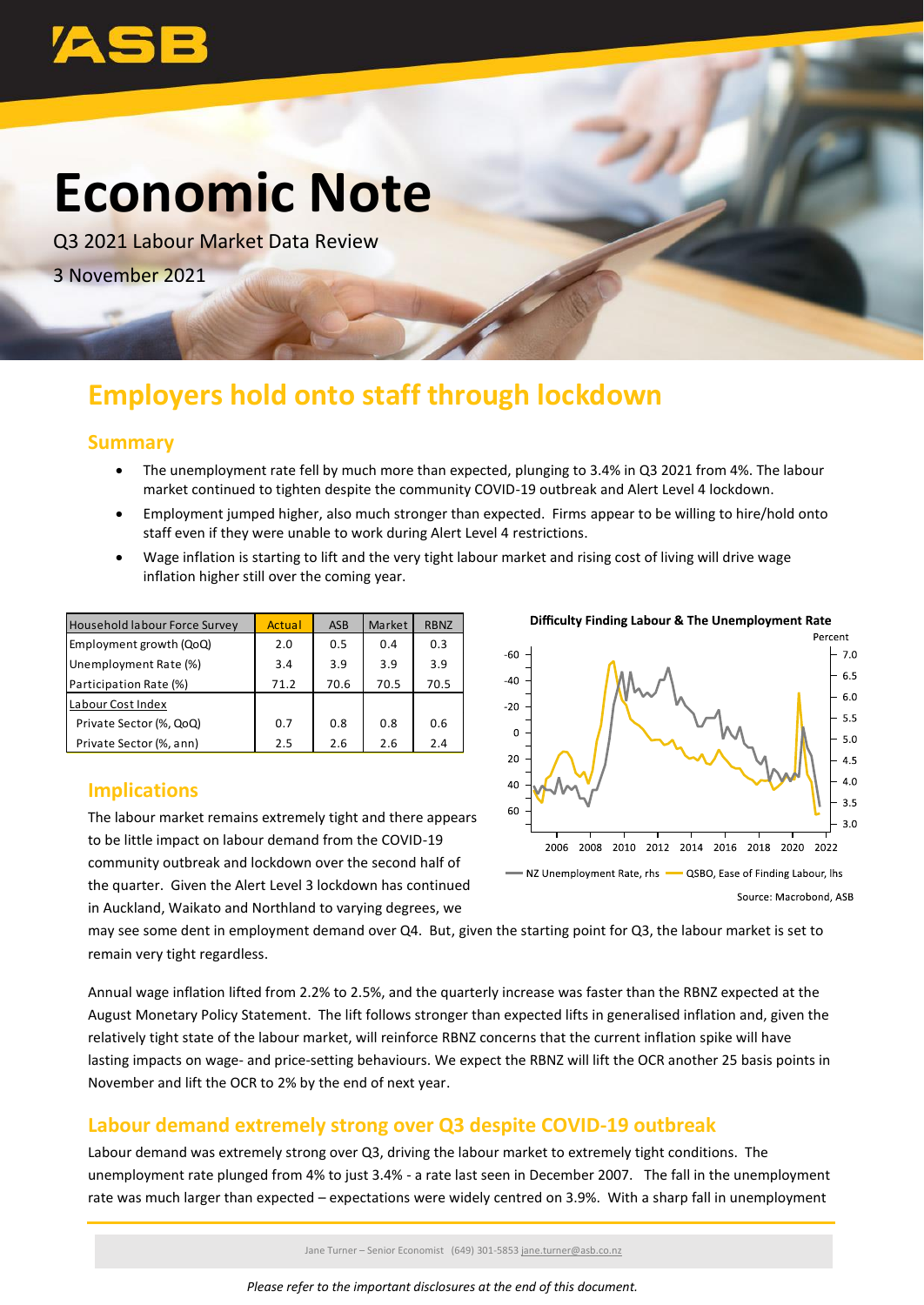rate, it was unsurprising that all the key measures of underutilisation also fell. There is no doubt that the RBNZ is meeting its labour market mandate (maximum sustainable employment) and indications are that, even with the current hit to economic activity due to the COVID-19 outbreak, the labour market is set to remain very strong and very tight.

Employment growth lifted a whopping 2% over the quarter, much stronger than expected. There was very little apparent impact on hiring demand from the community COVID-19 outbreak and lockdowns which marred the second half of the quarter. But while the number of jobs lifted, the number of hours worked declined 6.6% qoq. This suggests firms were confident to look through the lockdown and continue to hire people (or hold onto staff recently hired) even if they weren't able to work due to Alert Level 4 restrictions.

The Quarterly Employment Survey (QES) also confirmed strong increases in employment, although suggests gains were slightly less than in the HLFS survey (the latter is prone to more quarterly volatility). The QES survey largely reflects the state of the labour market prior to the community outbreak.

At this point of time it is hard to say what the impact on the labour market would have been if it wasn't for the community COVID-19 outbreak – perhaps employment would have been even higher. Or potentially, with a lower response rate than usual, it's possible the HLFS survey has not picked up the full impact of the lockdown on employment. Looking ahead, the Alert Level 3 restrictions have continued into the December quarter for Auckland, Waikato and Northland (to varying degrees for the latter) and these could start to take a toll on those working in industries which have been forced to remain closed. But even if employment were to dip in Q4, given the starting point for the labour market ahead of the COVID-19 the labour market would remain in a very buoyant situation overall.

### **Wage inflation simmering, set to break out into rapid boil**

Wage inflation increases were slightly more modest than expected, up 0.7% over the quarter vs. ASB and market expectations of a 0.8% qoq lift. However, the quarterly lift was slightly stronger than the RBNZ's August Monetary Policy Statement forecast of a 0.6% increase. Annual wage inflation (LCI private sector ordinary time) lifted to 2.5% from 2.2% and, given the extremely tight labour market and rising cost of living, we expect wage inflation will continue to rise to an annual rate of 3% over the coming year.

The tight labour market is starting to drive wage inflation higher – in Q3 2021 26% of wage increases were to match market rates or to retain staff, up from 20% a year-ago. In particular, for those receiving wage increases of 5% plus, 44% of the increases were due to market matching



Labour Cost Index, Private Sector, Ordinary Time Wage,

pressure. With the unemployment rate plunging to very low levels, this source of pressure on wage inflation is set to continue.

However, it's the higher cost of living that remains the primary driver of wage increases (58% in Q2 2021) – and this highlights that risk that very high Consumer Price Index (CPI) inflation results seen over recent quarters (and which are expected to persist over the coming year) are likely to engrain themselves into wage and price setting behaviour.